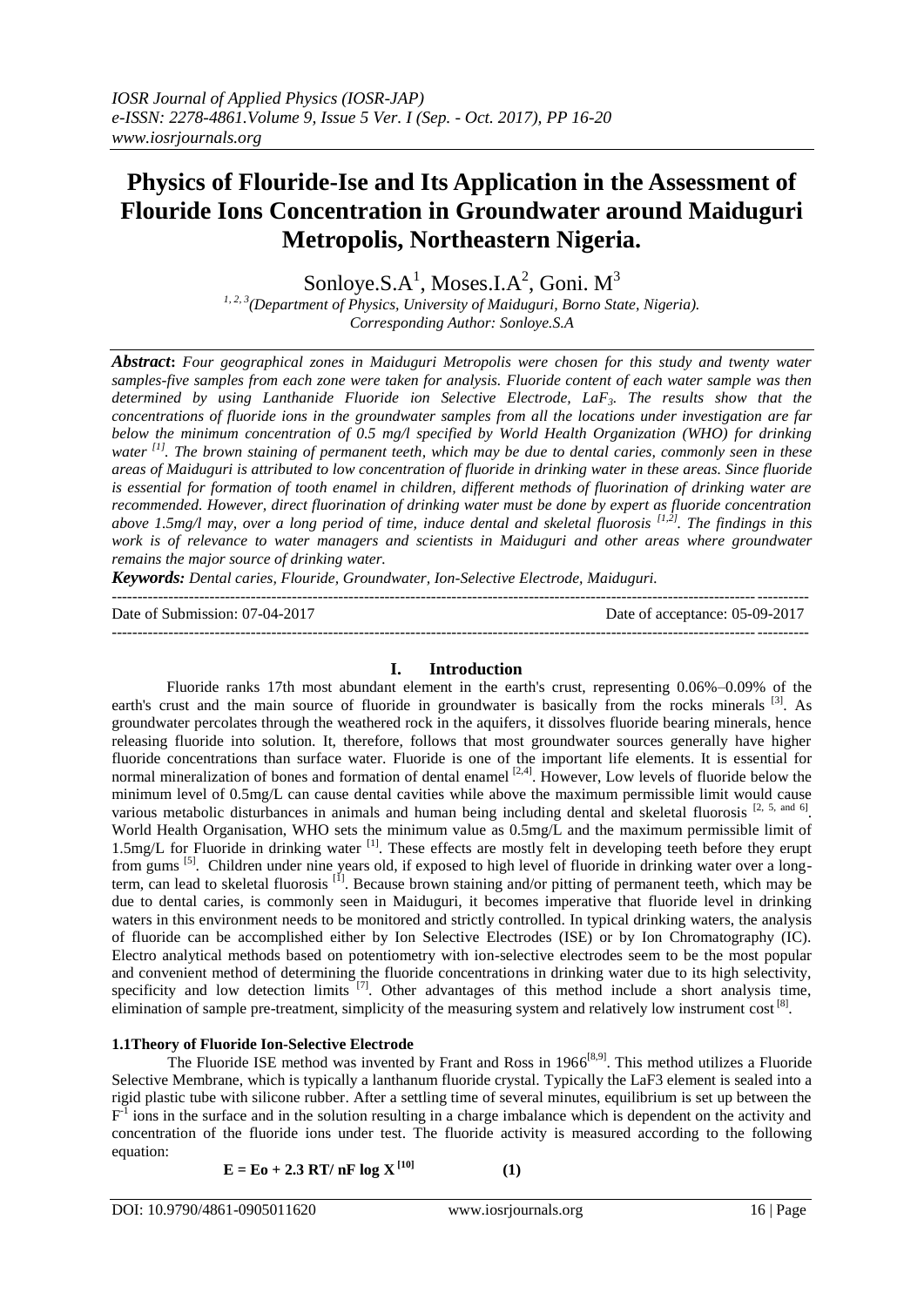#### Where  $E_0 = a$  constant for a given cell

- $R =$  the gas constant
	- $T =$  the Temperature in Kelvin
	- $n =$  the ionic charge
	- $F =$  the Faraday constant and the expression
	- RT/nF is termed the Slope Factor
	- X= activity of the fluoride



**Fig.1:** diagram showing LaF<sub>3</sub>

The method is sensitive to the solution pH. At low pH, fluoride can form hydrofluoric acid, which lowers the measurement. At high pH, hydroxide can also respond to the ISE and increase the measurement. A Total Ionic Strength Adjustment Buffer (TISAB) solution is typically added to the samples to adjust the solution pH to an optimum value of 5.0 ~ 5.5. The relatively high ionic strength from the TISAB can also minimize the liquid junction potentials, provide constant ionic strength for samples and standards and it contains a chelating agent to break up metal-fluoride complexes. All negative interfering effects that can influence the method of determination are eliminated by the usage of TISAB buffer. Calibration is performed by analyzing a series of standards and plotting mV vs. fluoride concentration on semi-log paper or by calibrating the ion meter directly in terms of fluoride concentration.

Since the electrode only respond to free ions, the concentration of free ions,  $C_f$ , is given as:

$$
C_f = C_t - C_b^{(11)} \tag{2}
$$

Where  $Ct =$  total ions concentration  $C_b$  = concentration of all bond or fluoride complexed ions

### **II. Material and Methods**

Maiduguri, also called Yerwa by its local, is the capital and the largest city in Borno State in northeastern Nigeria. It is located within the Latitude  $11^0$  5'N and longitude  $13^0$  09'E. Koppen-Geiger climate classification classifies its climate as hot semi-arid with low rainfall <sup>[12]</sup> and average daily temperature ranging from 25°C to 35°C, with mean of the daily maximum temperature exceeding 40°C between March and June before the onset of the rains in July to September. It has mainly sandy loam soils <sup>[4]</sup>. In this study, four geographical areas in Maiduguri were chosen and Water samples collected from twenty different boreholes-five samples, 5, from each zone, in the month of May, 2015 were used for the analysis. These areas include Jiddari Polo (JPL), Gwange (GWG), Mashamari (MSH) and Moduganari (MDG).

### **2.1 Collection and Analysis of the water samples**

Water samples were collected from twenty boreholes located at different geographical zones within Maiduguri Metropolis using clean and dried 250 ml plastic bottles for the collection of the sample. The tap ot each borehole was opened and water was allowed to flow for between 1min to 2 minutes before taken each sample. Then, the plastic bottles were filled with water up to 200 ml leaving some space to allow shaking before analysis. The collected samples were labelled as: GW (1, 2, 3, 4, 5) for the five samples collected from Gwange, JPL for samples from Jiddari Polo, MDG for samples from Moduganari and MSH for Mashamari samples. These samples were delivered to the laboratory for analysis within 30 minute of collection.

Fluoride concentration determination was carried out in the Laboratory of National Agency for Food and Drugs Administration Control (NAFDAC) Maiduguri Laboratory. Analysis was carried out using a Orion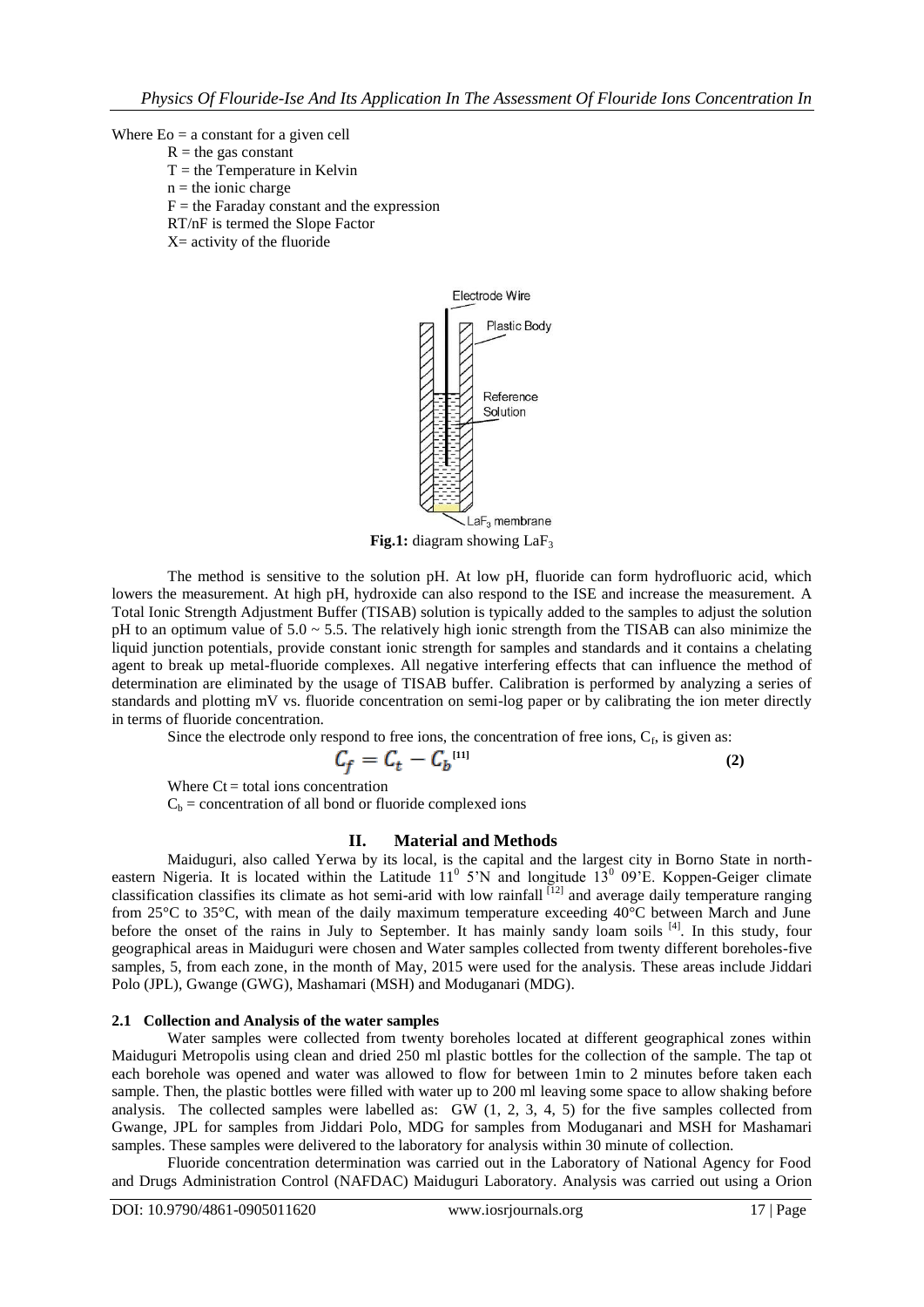Benchtop pH/ISE Meter 720 A Model pH Meter and ORION 96-09 BN combine Fluoride Electrode as an ionselective electrode. The pH of each of the samples was measure immediately using pH meter. Since the method is sensitive to solution pH, a Total Ionic Strength Adjustment Buffer (TISAB) solution is added to each water sample to adjust the solution pH to an optimum value of  $5.0 \sim 5.5$ . All negative interfering effects that can influence the result of the analysis are also eliminated by TISAB. The fluoride activity in each sample is then measured according to the equation (1) given above.

## **III. Results and Discussion**

The results obtained from the analysis of 20 samples of drinking water collected from four different locations in Maiduguri are given in the table below:

**Table 1:** Shows concentration of Fluoride ions in Groundwater Samples from Different Locations in Maiduguri

| Metropolis. |            |            |            |  |
|-------------|------------|------------|------------|--|
| <b>GWG</b>  | <b>JPL</b> | <b>MDG</b> | <b>MSH</b> |  |
| (mg/l)      | (mg/l)     | (mg/l)     | (mg/l)     |  |
| 0.2         | 0.2        | 0.02       | 0.01       |  |
| 0.1         | 0.1        | 0.01       | 0.05       |  |
| 0.1         | 0.1        | 0.04       | 0.02       |  |
| 0.1         | 0.1        | 0.03       | 0.01       |  |
| 0.1         | 0.2        | 0.01       | 0.02       |  |



**Figure 2:** Graph showing concentration of Fluoride ions (mg/l) against Groundwater Samples from Different Locations in Maiduguri Metropolis.

**Table 2:** Shows concentrations of Fluoride ions and pH of each Groundwater Samples in Maiduguri Metropolis

| <b>SAMPLES</b>   | <b>CONCENTRATION</b> (mg/l) | рH  |
|------------------|-----------------------------|-----|
| GWG 1            | 0.2                         | 7.9 |
| GWG <sub>2</sub> | 0.1                         | 6.2 |
| GWG 3            | 0.1                         | 7.7 |
| GWG 4            | 0.1                         | 7.5 |
| GWG 5            | 0.1                         | 6.9 |
| JPL <sub>1</sub> | 0.2                         | 6.9 |
| JPL2             | 0.1                         | 6.3 |
| JPL3             | 0.1                         | 6.3 |
| JPL4             | 0.1                         | 6.1 |
| JPL <sub>5</sub> | 0.2                         | 7.0 |
| MDG <sub>1</sub> | 0.02                        | 8.3 |
| MDG <sub>2</sub> | 0.01                        | 7.5 |
| MDG 3            | 0.04                        | 6.9 |
| MDG4             | 0.03                        | 7.7 |
| $MDG$ 5          | 0.01                        | 9.1 |
| <b>MSH1</b>      | 0.01                        | 7.3 |
| MSH <sub>2</sub> | 0.05                        | 7.2 |
| <b>MSH3</b>      | 0.02                        | 7.0 |
| MSH <sub>4</sub> | 0.01                        | 7.2 |
| MSH <sub>5</sub> | 0.02                        | 7.6 |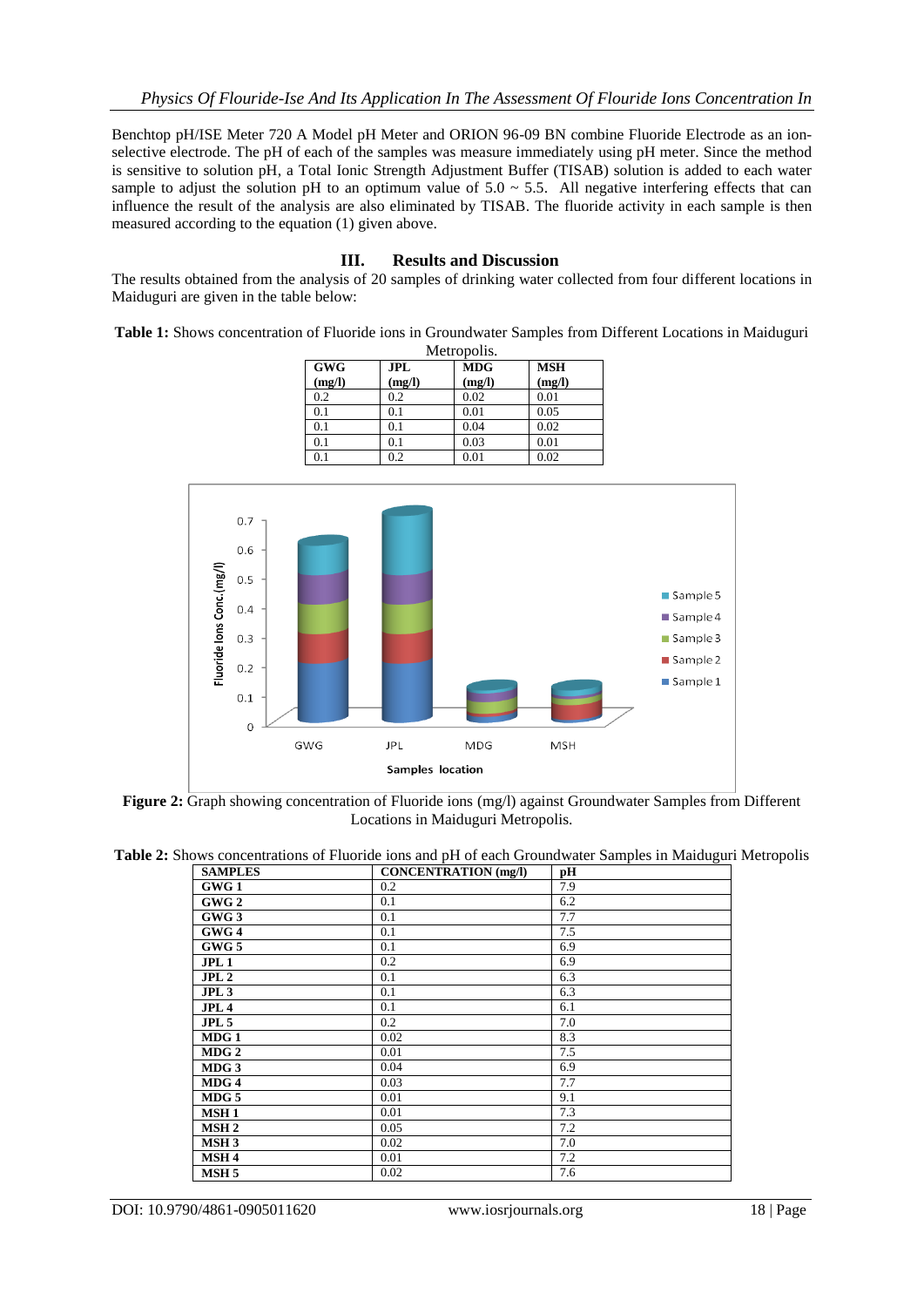

**Figure 3:** Shows graphs of Fluoride ions concentrations (mg/l) against Groundwater Samples from each location in Maiduguri Metropolis

Tables 1 and 2 above show the concentrations of fluoride ions, F, present in groundwater at different locations in Maiduguri metropolis. Table 1 particularly shows fluoride ions concentration in each of the samples from Gwange (GWG), Jiddari Polo (JPL), Moduganari (MDG) and Mashamari. While table 2 shows the concentration of fluoride ions concentration and the corresponding pH of each of the water samples. Both table 1and 2 show that there is significant amount of fluoride ions, F- , in groundwater samples from Gwange (GWG) and Jiddari Pollo (JPL) areas of Maiduguri while fluoride ions concentration in groundwater samples from Moduganari (MDG) and Mashamari (MSH) is very very low. Moreover, fig. 2 and fig.3 above show that concentrations of fluoride ions present in all the groundwater samples from all the locations under investigation in Maiduguri metropolis is highly variable and are dependent upon the individual geological environment from which the water is obtained. Also, the fact that the concentrations of fluoride ions in the groundwater samples from all the location are far below the lemon line graphs in fig.3 clearly shows that none of the groundwater samples from all the locations under investigation meet the minimum permisible level of fluoride concentration in drinking water as specified by the World Health Organisation,  $WHO^{[1]}$ .

### **IV. Conclusion**

Lanthanide Fluoride Ions Selective Electrode has proven to be a very effective instrument for investigating the fluoride ions concentration in drinking water due to its high selectivity, specificity and low detection limit. The analysis of groundwater samples from all locations under investigation in Maiduguri metropolis gives evidence that fluoride concentrations in these samples are far below the minimum allowed concentration of 0.5 mg/l specified by World Health Organization (WHO)<sup>[1]</sup>. The brown staining and/or pitting of permanent teeth, which may be due to dental caries, commonly seen in these areas of Maiduguri, may be attributed to this very low level of fluoride in drinking water in all the areas under investigation. Since fluoride is an essential element for the formation of healthy tooth enamel, adequate fluoride ingestion is helpful to avoid caries<sup>[2]</sup>. Fluorination of the groundwater for the purpose of drinking in these areas is, therefore, recommended to prevent tooth decay especially in children. This can be done in different ways such as direct fluorination of drinking water in the areas, the use of NaF tablets, fluoridated milk and milk powder, use of fluoridated cooking salt and direct application of tooth fluoride varnish and pastries. However, fluorination of drinking water must be done by the expert in Public health as Fluoride ions concentration above 1.5mg/l, over a long period of time, may induce dental and skeletal fluorosis, which may result in malfunction of the bone and joint system  $[7, 10]$ . Therefore, determination of fluoride ion in water samples is of great significance for human health because of daily consumption in certain amounts. The findings in this work is of relevance to water managers and scientists in Maiduguri as well as other areas where groundwater remains the major source of drinking water.

#### **References**

- [1]. World Health Organisation (WHO). Fluorides, Environmental Health Criteria 227, 2002.
- Institute of Medicine. Fluoride in Dietary reference intakes for calcium, phosphorus, magnesium, vitamin D and fluoride, 1997, 288-313. National Academy Press. Washington, D.C., U.S.A.
- [3]. M .Arif, I Husain, J. Hussain and S. Kumar. Assessment of Fluoride Level in Groundwater and Prevalence of Dental Fluorosis in Didwana Block of Nagaur District, Central Rajasthan, India. International Journal of Occupational and Environmental Medicine, 4(4), 2013, 1-4.